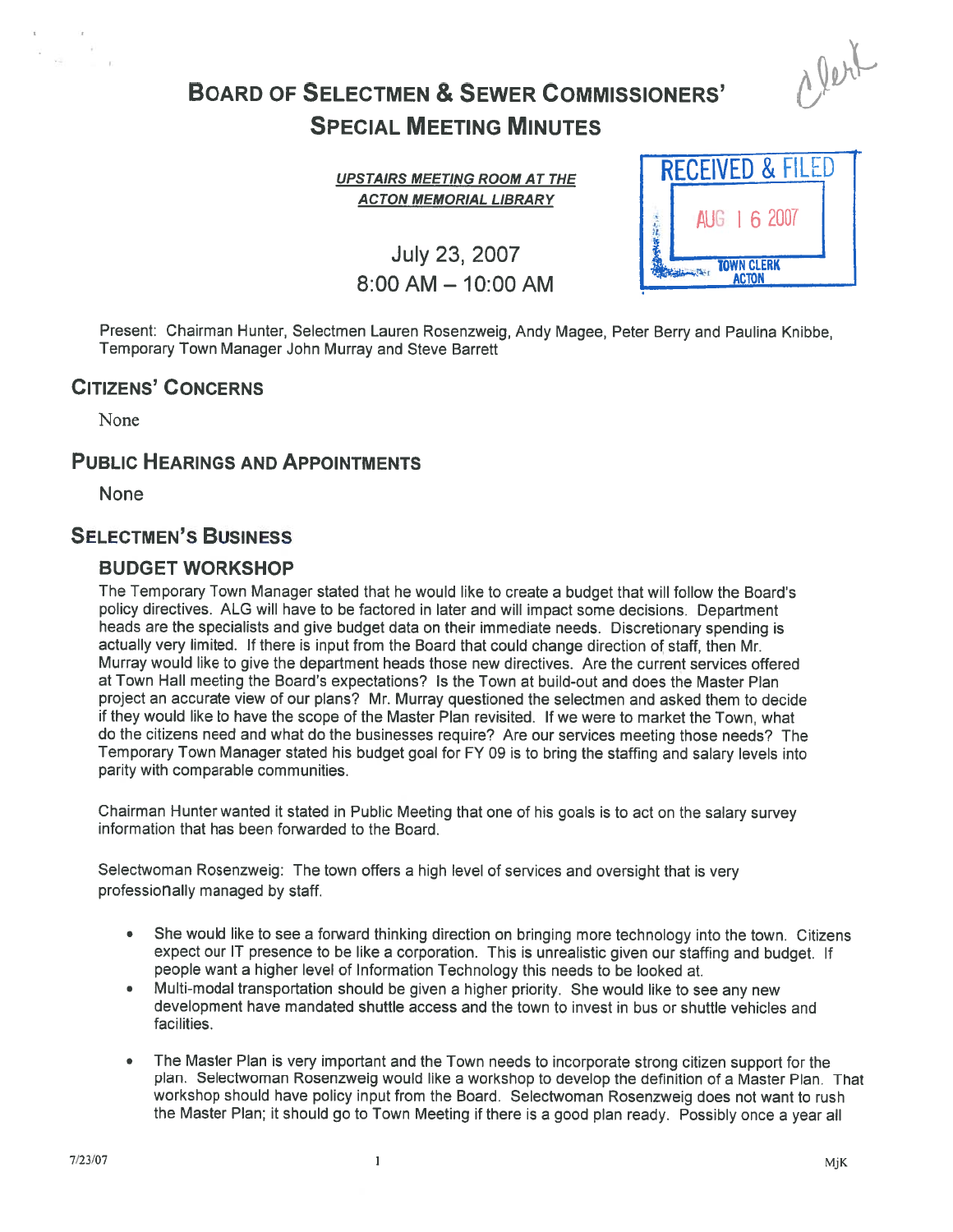town boards and committees could meet together for setting goals and decide how those goals will be funded. Mr. Murray stated that currently the Master Plan is primarily <sup>a</sup> zoning document.

- • Selectwoman Rosenzweig noted that we might need increased Social Services in our town. The integration of new people is not sufficient in Acton; should that funding be upgraded? Temporary Town ManagerJohn Murray was asked if the Town Departments are having any issues with translation in accomplishing Town business. The library for example has pu<sup>t</sup> more effort into Chinese books.
- • Selectwoman Rosenzweig would like to see infrastructure under ground, especially in the town center and historic districts. We should go wireless and keep wires underground. At the very least the Board would be interested in seeing that poles come back before them for any changes.

Chairman Hunter: Feels most folks are satisfied with the level of services in Acton.

- • He would like to see more walk-ability. Neighborhoods, especially those with significant traffic, need to have sidewalks. Selectwomen Knibbe should keep her committee focused and head the effort to have sidewalks to tie the town together.
- He would like to see green fleets in town as vehicles are replaced. More green efforts in town approach to growth.
- • Chairman Hunter would like technology upgrade so that people could interact with the town using <sup>a</sup> credit card.
- • Chairman Hunter noted the weakness of the Master Plan; not enough people involved in the make-up of the document. Chairman Hunter might like to see the <sup>p</sup>lan referred to as the Master Zoning Plan. The goal is to make it <sup>a</sup> fluid plan to be reviewed each year. Chairman Hunter noted it should be updated in such <sup>a</sup> manner that each zoning vote should relate back to the Master Plan.
- Chairman Hunter 's goal for Town Meeting is to get the Fire Station's conceptual design approved before other major renovations in town need to be voted.

Selectwoman Knibbe:

 $\overline{K}$  .

• Wanted clarification on the concep<sup>t</sup> of structuring of the Town's energy portfolio.. The Temporary Town Manager explained that Acton could act as an energy aggregator and then buy power for ourselves? Can we have <sup>a</sup> bus fleet that runs on natural gas stored at the transfer station instead of diesel?

Temporary Town Manager updated the Board on the Green Line and noted that the <sup>20</sup> year contract for savings reminded him of <sup>a</sup> similar contract - NESWC. Mr. Murray will continue to meet with Mary Smith, an exper<sup>t</sup> in the field who lives in Acton, and will continue to meet and update the Board as information becomes available.

• Selectwoman Knibee stated that the citizens do not think the Master Plan is only <sup>a</sup> zoning document. Many things are changing in town -school management, town management, town goals - and the Master Plan should be changed to be <sup>a</sup> fluid, updated and detailed document. . Selectwoman Knibbe stated that the State of the Town meeting could include <sup>a</sup> discussion of the future of the Town and provide an opportunity for citizens to provide input as we begin the process of updating the Master Plan.

Chairman Hunter stated that it is possible for The Master Plan go to State of the Town Meeting. Don Mckenzie would have to approve it.

- • Selectwoman Knibbe stated that investing in IT to have more citizens engaged in town governmen<sup>t</sup> is <sup>a</sup> good place to spend money.
- • She would like to see the Town focus on constructing more sidewalks. She is not convinced that this requires substantially more money since there is money in the sidewalk fund but we are currently limited by staff time.
- Selectwoman Knibbe would like to see the Town apply for the Department of Environmental Protection's Munipal Substainability Grant Program and other environmentally focused programs.

Mr. Murray opinioned that another person we could use is a grant writer whose sole purpose is to find and submit grants.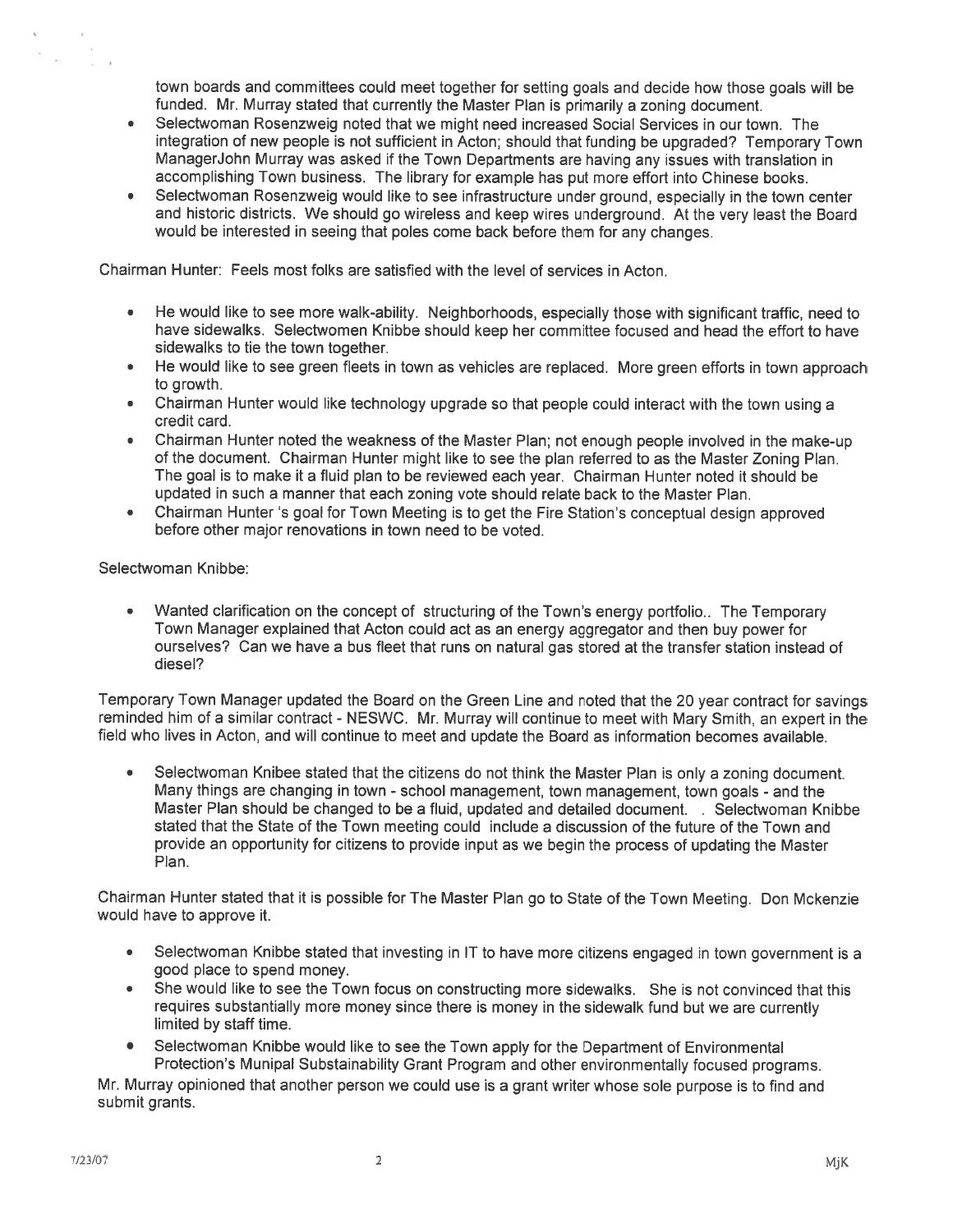Selectwoman Knibbe asked the Temporary Town Manager for an explanation on debt exclusion and debt inside Prop 2 1/2.

Selectman Berry: Agrees with previous statements.

- •The biggest thing he has heard about services in town is about sidewalks.
- Green, he stated is generally <sup>a</sup> culture as well as vehicles. He agrees with Bill Mullin that we should think about what the town will look like in 20 years.

Selectman Magee: Agrees that things are generally in pretty good shape.

• Acton has <sup>a</sup> citizenship that is willing to balance where services are low with the cost of making changes. Acton can't change the level of service too greatly. Technology is still email driven and we have other <sup>p</sup>lanning items that should be upgraded. Think <sup>g</sup>lobally about technology and service and about what the goa<sup>l</sup> is. GIS is more than just maps. It helps the citizens interact with the Town at their level.

Mr. Murray stated <sup>a</sup> fully interactive computer system seems to be <sup>a</sup> necessity.

 It is important that we don't duplicate services. Link Conservation trails, BERT and sidewalk <sup>p</sup>lans to simplify. Unfortunately the Master Plan does not have <sup>a</sup> 20 year vision.

Chairman Hunter would like to recap the results of this meeting in <sup>a</sup> subsequent Board meeting. Mr. Murray set the time for 6PM Executive session on August 13, 2007. Mr. Murray stated that as the Board plans goals to keep in mind that at this point in time the staff is consumed with the current workload and not able to do much 5-20 year <sup>p</sup>lanning or take on large projects.

In conclusion the Board consensus is:

- 1. The Master Plan should be updated into <sup>a</sup> comprehensive document.
- 2. Staffing and salary levels should be in parity with comparable communities.
- 3. Place <sup>a</sup> priority on achieving <sup>a</sup> "green culture".
- 4. Update our current level of technology.
- 5. Citizen engagemen<sup>t</sup> should be the priority of all efforts in making municipal improvements.
- 6. Transportation needs to become mult-modal, including but not limited to the walk-ability of our town.
- 7. The goal of FY09 is to fund the North Acton Fire Station construction.

# CONSENT AGENDA

Chairman Hunter would like to approve the consent items. Selectman Magee would like to hold # 4. He moves to approve # 2 and # 3. Selectman Rosenzweig seconds and the vote is unanimous.

#### 2. TRANSFER WILLOWICENTRAL STREET PARCELS FROM THE TOWN TO THE ACTON COMMUNITY HOUSING CORPORATION (ACHC) DEED

### 3. REQUEST FOR A ONE-DAY LIQUOR LICENSE, NARA PARK

A confidential reques<sup>t</sup> for <sup>a</sup> One-Day Liquor License for <sup>a</sup> surprise Birthday party at NARA Park was approved.

4. ACCEPT MINUTES, MAY 7, EXECUTIVE SESSION MINUTES AND MAY 29, 2007 EXECUTIVE SESSION MINUTES

Selectman Magee held the Executive Session minutes and Selectwoman Knibbe would like to have the amount of money in the minutes of May 29<sup>th</sup> replaced with the words "a substantial sum of monies with the town". Selectman Magee moves to approve the amended minutes of May 29th; Chairman Hunter seconds and all votes approve the minutes. Selectman Magee would like those present at the May 7<sup>th</sup> Board of Selectmen meeting to be included in the minutes. Selectman Magee moves to approve the minutes of May 7<sup>th</sup> with those changes; Chairman Hunter seconds and all vote to approve the amended minutes.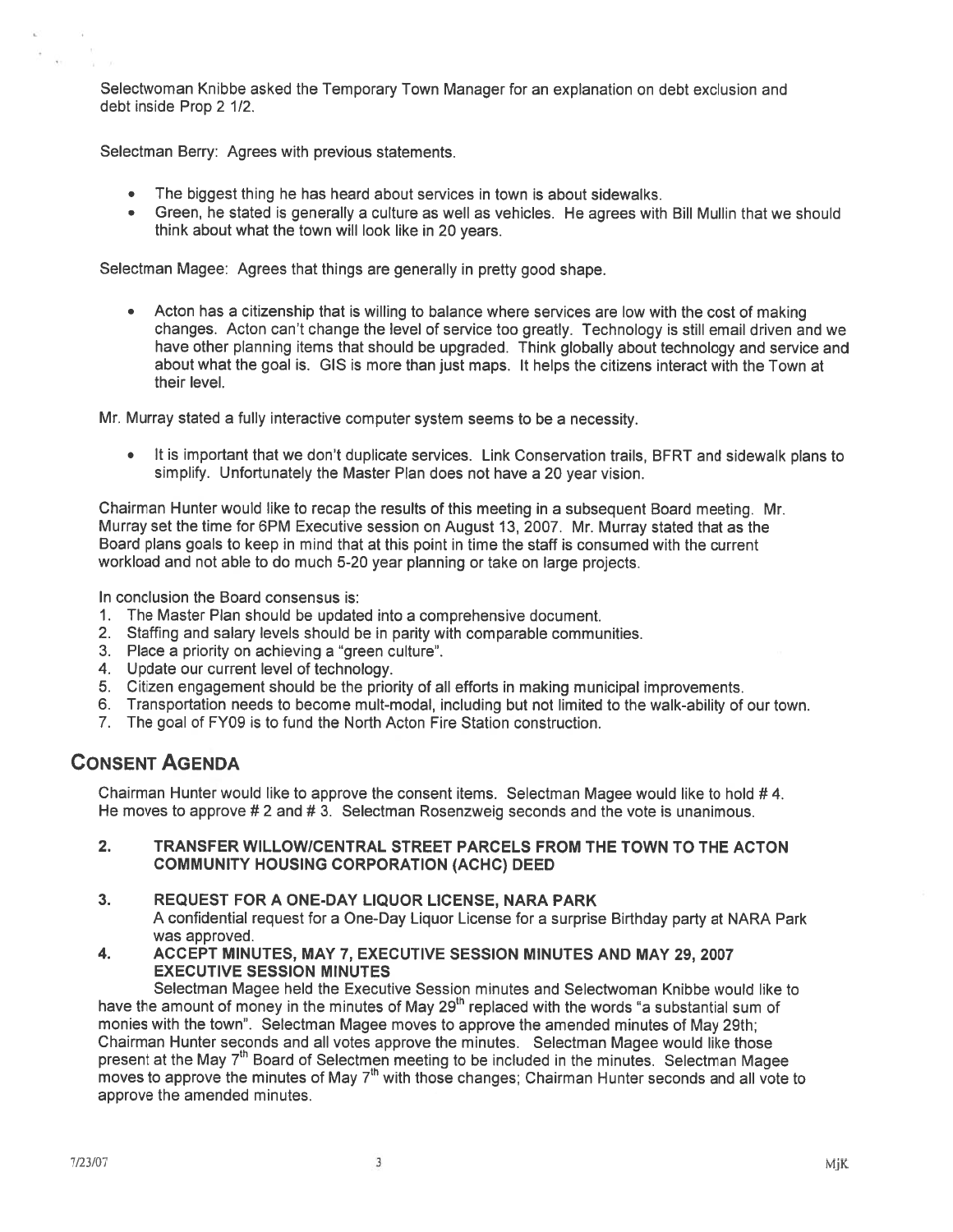# TOWN MANAGER'S REPORT

### House Bill #2531 — Minimum Manning for Firefighters

The Temporary Town Manager addressed the concerns on the house bill. The board must suppor<sup>t</sup> all aspects of the bill in town meeting however it is worded. Chairman Hunter recommends that we send <sup>a</sup> letter to disagree. Selectman Magee stated statistics on firefighter's deaths. Acton should express concerns rather than state strong opposition. Mr. Murray stated that the town will not be allowed in tight budget times to run light. Selectwoman Knibbe said if you cannot have control over your budget, she is opposed. Selectwoman Rosenzweig noted that from the firefighter's perspective they believe that this is what they need for safety and we in the town should not be making <sup>a</sup> decision on <sup>a</sup> safety issue. Selectman Berry asked if all <sup>42</sup> of Acton firefighters are academy trained. They all become academy trained if not when hired. He stated that firefighter safety is being weighed against budgeting power. It is <sup>a</sup> <sup>p</sup>iece of budgeting negotiation and he is not in favor of passing it. Acton should state their safety concern but vote against the legislative. As an aside, Selectwoman Rosenzweig noted the state governmen<sup>t</sup> needs to fund more. Acton should be concerned but budgeting restraints make it prohibitive. Chairman Hunter moves to draft such <sup>a</sup> letter and Selectman Magee seconds. All voted in favor of the letter. Selectwoman Rosenzweig would like the Board to see letter on consent before it goes out.

# EXECUTIVE SESSION

Not required.

# ADDITIONAL INFORMATION

Enclosed please find additional correspondence that is strictly informational and requires no Board action.

### MINUTES PENDING APPROVAL

May 10, 2007 Meeting at the Jr High School May 21, 2007 Regular and Executive Session June 25, 2007 Regular and Executive Session July 16, 2007 Regular and Executive Session July 23, 2007 Special Meeting

### PENDING COMMITTEE APPOINTMENTS

Dr. Barbara Wilison Regular Member of the Board of Health (Selectman Berry to Interview) Corrina Roman-Kreuze, CPC (she was interviewed by VCC on July 16 and paperwork has been forwarded to liaison (Selectman Berry to Interview)

# FUTURE AGENDAS

To facilitate scheduling for interested parties, the following items are scheduled for discussion on future agendas. This is not <sup>a</sup> complete agenda.

### **AUGUST 13**

Follow up on Salary Survey in Executive Session. Chairman Hunter invited the Historic District to discuss options for Vallincourt house. (Check with chair and ge<sup>t</sup> staff opinions). Selectwoman Knibbe would like to hear an update on WR Grace. Selectwoman Rosenzweig would like to know the status of the Exchange Hall